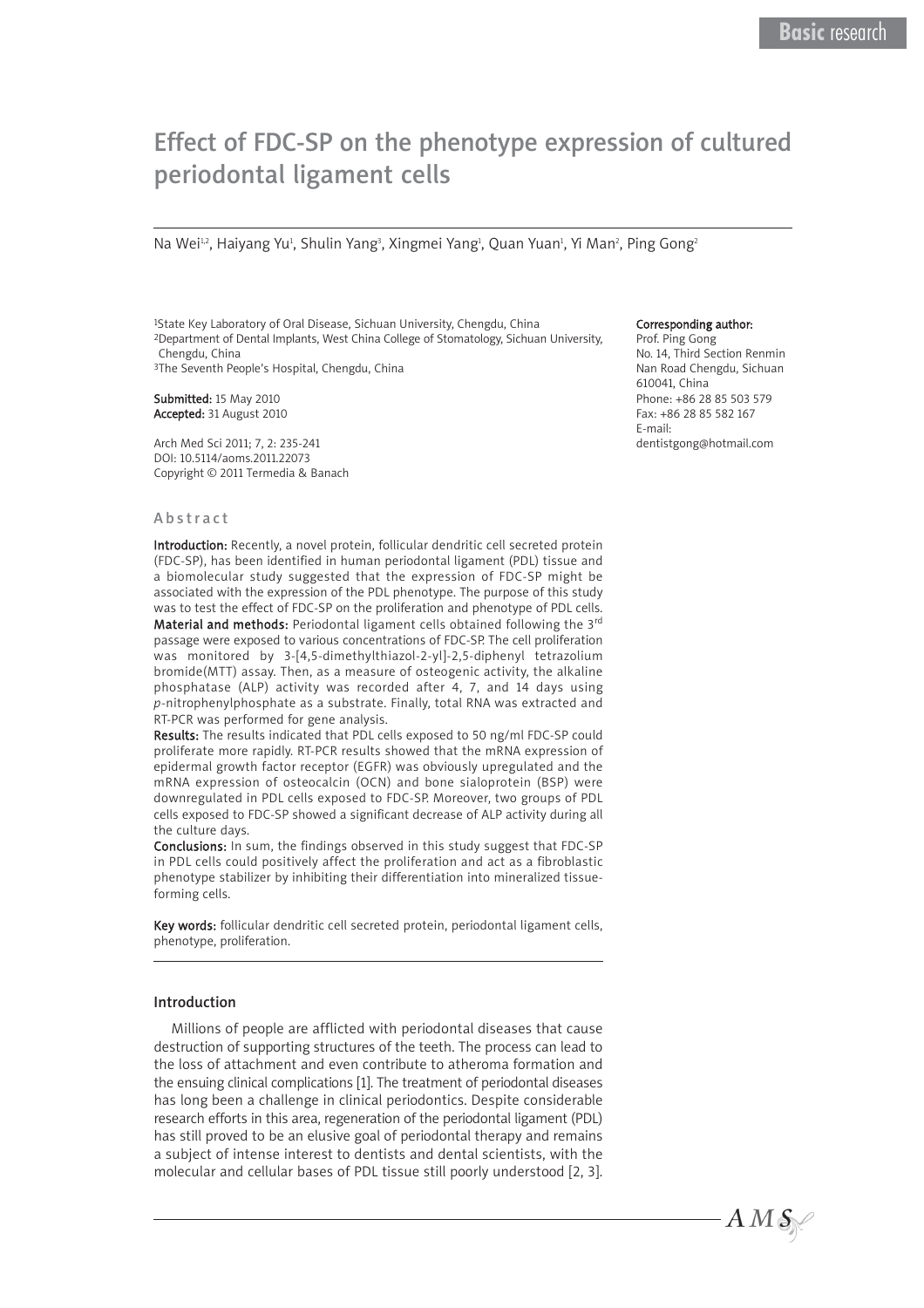Therefore, an understanding of the intrinsic functions of PDL tissue is required.

Periodontal ligament is an unmineralized connective tissue that connects cementum and alveolar bone and plays quite important roles such as a shock absorber against the mastication impact and receptor of biting forces [4, 5]. Periodontal ligament cells are a heterogeneous population of cells that can differentiate into fibroblasts, cementoblasts, and osteoblasts [6, 7]. Moreover, some studies have shown that about 3.9% of the PDL cells termed PDLSCs could be induced to differentiate into a Schwann cell phenotype [8]. Interestingly, despite the mechanical stress of mastication or orthodontic forces during orthodontic movement, under physiological conditions, the PDL always maintains its width unmineralized. It has thus been speculated that PDL cells possess regulatory mechanisms to stabilize the fibroblastic phenotype and inhibit mineralization [9].

In 2005, a novel protein, follicular dendritic cell secreted protein (FDC-SP), was identified in human PDL tissue, but not detected in the cultured PDL cells [10]. Follicular dendritic cell secreted protein is a small secretory protein having molecular properties similar to statherin [11]. Statherin has been suggested to play an important role in the inhibition of spontaneous precipitation of calcium salts in saliva. Therefore, it is tempting to speculate that FDC-SP also prevents calcium precipitation in PDL that is surrounded by mineralized tissues, alveolar bone and cementum. Moreover, a biomolecular study has suggested that the expression of FDC-SP may be associated with the expression of the PDL phenotype [10], and it is assumed that FDC-SP may promote differentiation of periodontal ligament cells towards a more fibroblastic phenotype. However, the mechanism of FDC-SP in expression of the PDL phenotype is still unclear.

Many investigations have been carried out to demonstrate that PDL cells have the ability to differentiate into osteoblast-like cells [12-14]. However, the precise functions of the PDL cells to stabilize the fibroblastic phenotype and maintain the PDL structural integrity remain largely unknown. It is necessary to obtain a better understanding of the phenotypic characteristics of PDL cells in order to develop purposeful strategies to influence their reparative capacities.

The aim of this study was to elucidate the role of FDC-SP in the proliferation and phenotype change of PDL cells. First, PDL cells were derived from human periodontal ligament by enzymatic digestion and were exposed to various concentrations of FDC-SP during the cell culture. After that, the cell proliferation, alkaline phosphatase (ALP) activity and mRNA expression of EGFR, OCN and BSP genes were examined.

## Material and methods

# Cell culture

Human periodontal ligament cells were scraped from the middle third of the roots of premolars extracted from healthy human donors for orthodontic reasons (donors' age: 12 and 14 years old). Informed consent had been obtained from patients and parents, and an approved protocol of the ethics committee of the Sichuan University had been followed before tooth extraction. Briefly, extracted teeth were washed twice with phosphatebuffered saline (PBS) (5× penicillin and strepto mycin, and 1× fungizone), then PDL tissue attached to the mid-third of the root was removed with a surgical scalpel and was teased into 1-2 mm<sup>3</sup> fragments in tissue culture plates. PDL cells were released from the scraped samples by a 30-min enzymatic digestion (0.05% trypsin and 0.15% collagenase; Sigma, St Louis, MO, USA). After centrifugation, single cell suspensions were prepared and cultured in a-MEM containing 10% fetal bovine serum and 0.5% antibiotics, at 37°C in an atmosphere of 100% humidity and 5%  $CO<sub>2</sub>$ until the cells were 90% confluent. Then the cultures were washed twice with PBS, and the cells were dissociated from the flasks with 0.25% trypsin in 1 ml EDTA (GIBCO) for 5 min at 37°C. After centrifugation, the cells were replated at  $1 \times 10^4$ cells/cm2 and were further cultured as first-passage cells, replenishing the culture medium as above. Periodontal ligament cells at passage 3 were used for the following experiment.

# Preparation and application of follicular dendritic cell secreted protein

A sample of 0.5 mg of the FDC-SP (ANASPEC, San Jose, CA) was dissolved in 500 μl doubledistilled water. Then the FDC-SP solution was diluted to 50 μg/ml with PBS and bovine serum albumin (BSA). pH of resulting solution was adjusted to 7.1.

# Cell proliferation assay

Periodontal ligament cells obtained following the 3<sup>rd</sup> passage were seeded in a 96-well plate at a density of  $5 \times 10^3$  cells/well and cultured in unsupplemented medium containing 10% FBS/ a-MEM (group A) or medium supplemented with 10 ng/ml (group B), 50 ng/ml (group C), 100 ng/ml (group D), 500 ng/ml (group E) FDC-SP respectively. The cell proliferation was monitored after 1, 3, 5 and 7 d by using 3-[4,5-dimethylthiazol-2-yl]-2,5-diphenyl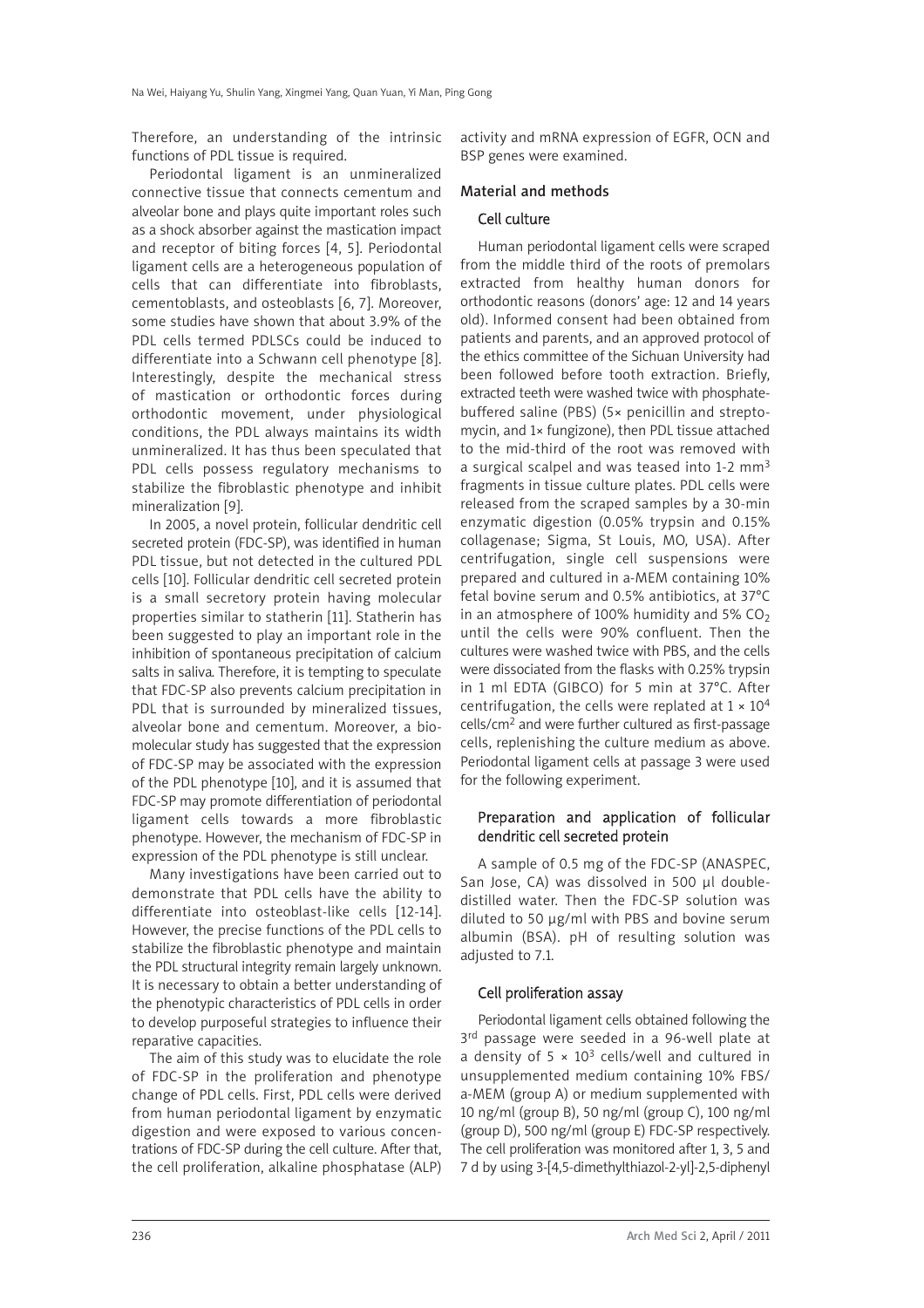tetrazolium bromide (MTT; Sigma-Aldrich) assay. Three parallel replicates were read for each sample.

# Alkaline phosphatase activity

Periodontal ligament cells were seeded in a 24-well plate at a density of  $5 \times 10^4$  cells/well and exposed to varying concentrations of FDC-SP (0 ng/ml, 50 ng/ml, 100 ng/ml). The medium was changed every 48 h. As a measure of osteogenic activity, the ALP activity was recorded after 4, 7, and 14 days. Briefly, PDL cells were rinsed twice with PBS after removal of the culture media, then 1 ml of 10 mM Tris-HCl buffer, pH 8.5, was added. The cell layer was scraped off the plates and homogenized by sonication three times on ice (10 s each time). ALP activity was assayed using *p*-nitrophenylphosphate as a substrate. The amount of *p*-nitrophenol produced was measured spec trophotometrically at a wavelength of 410 nm and quantified against a standard curve. The rate of increase in absorbance at this wavelength is directly proportional to ALP activity in the sample. Alkaline phosphatase levels were normalized to the total protein content of cells at the end of the experiment.

# Total RNA extraction and RT-PCR analysis

Periodontal ligament cells were seeded in a 24-well plate at a density of  $5 \times 10^4$  cells/well and exposed to FDC-SP (50 ng/ml). And PDL cells cultured in unsupplemented medium containing 10% FBS/ a-MEM served as a control. The medium was changed every 48 h. The total cellular RNA from each incubation was isolated using Trizol Reagent (Invitrogen, Carlsbad, CA), according to the manufacturer's instructions. The RNA was then treated with DNase and cDNA was synthesized using PrimeScript Reverse Transcriptase (Takara Bio Inc., Shiga, Japan). The primer sets used for PCR were as follows: EGFR, 5'-GAGTAACAAGCTCACGCAGTTG-3'/ 5'-GAGGACATAACCAGCCACCTC-3' (product size: 169 bp); osteocalcin, 5'-CTCACACTCCTCGCCCTATTG-3'/ 5'-GCCTGGGTCTCTTCACTACCT-3'(product size: 142 bp); BSP, 5'-AGGAGGAGGAAGAAGAGGAGACT-3'/ 5'-CATAGCCCAGTGTTGTAGCAGA-3' (product size: 114 bp) and β-actin, 5'-GAATTCATGTTTGAGACCTTCAA-3'/ 5'-CCGGATCCATCTCTTGCTCGAAGTCCA-3' (product size: 326 bp). Real-time polymerase chain reaction (PCR) was performed using the software ABI PRISM 7300 SYSTEM SDS SOFTWARE. PCR amplification reactions were carried out in a total volume of 20 μl in PCR master mix containing 10 μl of SYBR Premix Ex Taq (Takara, Shiga, Japan), 0.4 μl of Rox Reference Dye (Takara, Shiga, Japan), 0.8 μl of PCR Forward Primer, 0.8 μl of PCR Reverse Primer and 2 μl of the reverse transcription product filled up to 20 μl with RNase-free  $H_2O$ . Reactions for each gene

were performed in the following cycling conditions: 95°C for 10 s, and then 40 cycles of 95°C for 5 s followed by 60°C for 31 s. Melting analysis and agarose gel electrophoresis were performed to confirm the specificity of the PCR products obtained using each primer pair. The relative expression levels of genes were analysed using the 2–ΔΔCt method [15] by normalizing with β-actin housekeeping gene expression, and presented as fold increase relative to the control group.

# Western blot analysis

Treated cells were subjected to lysis buffer (Keygen total protein extraction kit, Keygen Biotech., Nanjing, Jiangsu, China). The cytosolic fraction was collected as the supernatant after centrifugation at 14,000 g at 4°C for 15 min and assayed quantitatively with the BCA method. After boiling for 5 min, 20-25 μl of the lysate (50 μg of protein) was applied to SDS–12% PAGE at 120 V for 5 h, and the proteins in the gel were transferred to a PVDF membrane (Millipore Corp., Bedford, MA, USA). After blocking, the membranes were probed with 1 : 1,000 dilutions of the anti-EGFR, anti-OCN, and anti-BSP (Cell Signaling Technology), followed by the addition of horseradish peroxidase (HRP)-conjugated secondary antibody (diluted 1 : 6,000) at 37°C for 1 h. Reactive bands were visualized using an enhanced chemiluminescence (ECL) kit (Amersham Corp., Arlington Heights, IL, USA). The density of the bands was computer analysed by a densitometer (Quantity One, Bio-Rad, USA).

# Statistical analysis

All the experiments were performed in triplicate. Each value was expressed as mean ± standard deviation (SD). A one-way ANOVA was used to compare the means of different data sets, and *p* values less than 0.05 were considered to be significant.

# Results

# Cell proliferation assay

To examine the effects of concentration of FDC-SP on PDL cell proliferation, the cell numbers in each culture were estimated by an MTT assay. The results of the cell proliferation assay are presented in Figure 1. At day 1, there was no significant difference between the five groups. At days 3, 5 and 7, there was a significantly greater number of cells in group C containing 50 ng/ml FDC-SP than other groups (*p* < 0.05). There was no significant difference between group A and group B  $(p > 0.05)$ , and a conclusion was drawn that 10 ng/ml FDC-SP may not be enough to promote the PDL cell proliferation. Periodontal ligament cells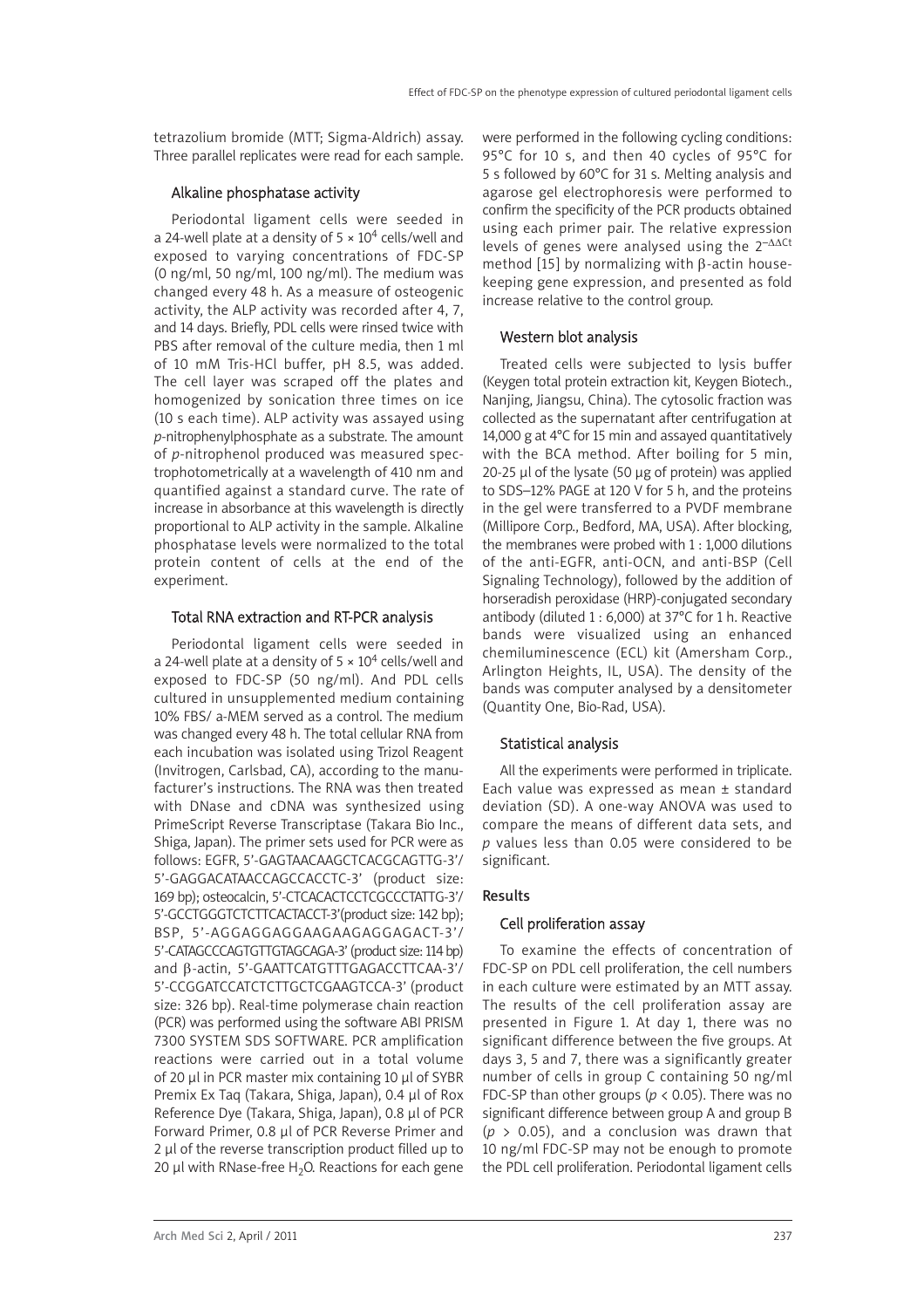

Figure 1. Results of an MTT assay showing relative proliferation rates between different concentrations of FDC-SP (group A: 0 ng/ml, group B: 10 ng/ml, group C: 50 ng/ml, group D: 100 ng/ml, group E: 500 ng/ml). Results represent the mean  $\pm$  SD. The intra-experiment coefficient of variation (CV) ranged from 0.63% to 14.46%. The inter-experiment coefficient of variation (CV) was 12.00%, 11.52%, 10.45% and 8.54% respectively

cultured in 50 ng/ml FDC-SP showed the highest cell proliferation activity, while addition of 100 ng/ml or 500 ng/ml FDC-SP produced a decreased rate of cell proliferation in comparison with 50 ng/ml FDC-SP. It is believed that a higher concentration of FDC-SP than 50 ng/ml might have induced cellular damage during culture.

# Alkaline phosphatase activity

To determine the effect of FDC-SP on the osteogenic differentiation of PDL cells, ALP activity, an early marker of odontoblast differentiation [16, 17], was measured. Figure 2 depicts the values of ALP





Figure 2. Alkaline phosphatase activity in PDL cells exposed to varying concentrations of FDC-SP (0 ng/ml, 50 ng/ml, 100 ng/ml) after 4, 7 and 14 days of culture. Results represent the mean ± SD. The intra-experiment CV ranged from 1.03% to 3.12%. The inter-experiment CV was 12.77%, 20.66% and 12.00% respectively

activity over protein concentration. The results showed that addition of 50 ng/ml and 100 ng/ml of FDC-SP significantly decreased the ALP activity in PDL cells (*p* < 0.05). Higher levels of ALP activity were always observed for cells harvested at day 7 com pared to those harvested on days 4 and 14 ( $p < 0.05$ ). There was no significant difference of ALP activity between two FDC-SP addition groups on days 4 and 14. However, evident enhanced ALP activity was observed in PDL cells cultured in 50 ng/ml FDC-SP medium compared to those cultured in 100 ng/ml FDC-SP medium on day 7 (*p* < 0.05).

# Effects of FDC-SP on EGFR, OCN and BSP levels in PDL cells

To determine the role of FDC-SP for PDL cell phenotype, we examined the expression of mRNA for EGFR, OCN, and BSP by RT-PCR. We noted that expression of EGFR was upregulated in PDL cells exposed to FDC-SP (50 ng/ml) in comparison with control cells. Epidermal growth factor receptor mRNA was improved over 2-fold on day 4 and 4-fold on day 8 (Figure 3A). Moreover, lower expression of osteogenic genes was observed in PDL cells exposed to FDC-SP. For example, OCN, a marker of terminal osteogenic differentiation, demonstrated obvious decreased mRNA expression; less than 0.4-fold on day 4, and less than 0.6-fold on day 8 downregulation of this gene was noted (Figure 3B). And the BSP gene was also downregulated during the entire observation period (0.4- and 0.7-fold on day 4 and 8 respectively) (Figure 3C).

Western blotting was performed to examine the effect of FDC-SP on PDL cell phenotype. When cells were treated with 50 ng/ml FDC-SP for 8 days, EGFR protein was upregulated, and OCN and BSP protein were downregulated (Figure 4). This is in agreement with RT-PCR results on day 8.

# Discussion

Once tissue destruction has occurred, one of the major goals of periodontal therapy is to regenerate the affected tissues to their original architecture and function. To date, attempts to regenerate periodontal tissues have focused almost exclusively on regenerating lost alveolar bone [18-20]. However, reconstruction of the periodontium is not just a simple matter of regenerating one tissue but involves at least three quite diverse and unique tissues. The management of the PDL has always been a challenge in clinical periodontics. There is a growing requirement to regenerate PDL for the treatment of periodontitis and implant dentistry [21]. In response to this, cell-based therapies are receiving increasing attention [22, 23].

Periodontal ligament cells consist of heterogeneous cell populations that can differentiate into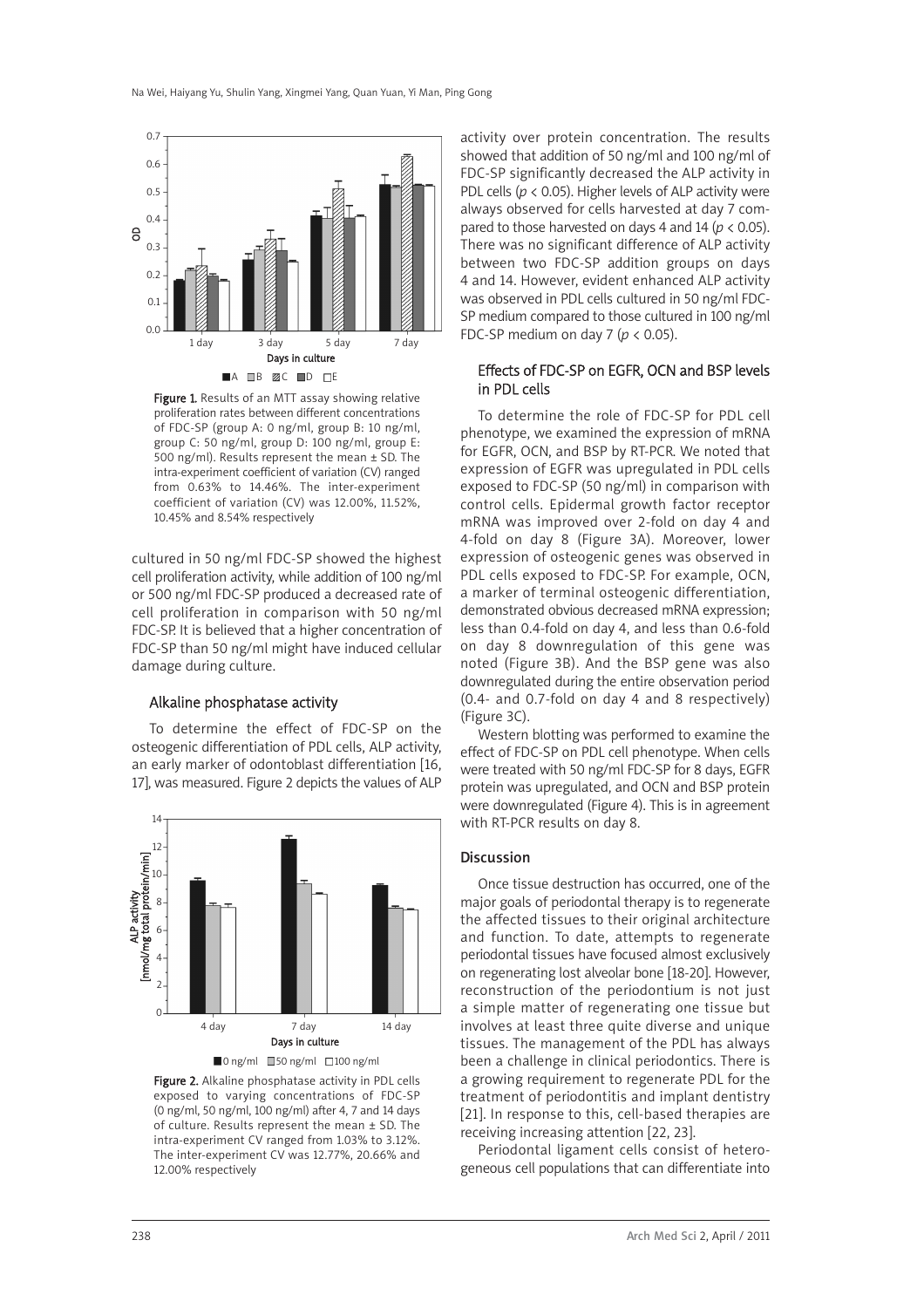

Figure 3. Expression of phenotype associated markers by PDL cells exposed to FDC-SP (50 ng/ml) and by control. A – The level of EGFR mRNA expression. The intra-experiment CV was 3.44% on day 4 and 2.7% on day 8. The interexperiment CV was 51.46% on day 4 and 86.36% on day 8. **B** – The level of OCN mRNA expression. The intraexperiment CV was 12.58% on day 4 and 14.21% on day 8. The inter-experiment CV was 80.33% on day 4 and 38.34% on day 8. C – The level of BSP mRNA expression. The intra-experiment CV was 13.02% on day 4 and 8.54% on day 8. The inter-experiment CV was 57.79% on day 4 and 23.04% on day 8. Results represent the mean ± SD

fibroblasts, cementoblasts, and osteoblasts [6, 7]. Evidence is accumulating that the phenotype of PDL cells can be regulated by some cytokines [24-26]. In a clinical setting, it is essential to control the PDL cells to be directed along fibroblastic or osteogenic pathways for periodontal regeneration. One of the most important findings of the present study was that FDC-SP could act as a fibroblastic phenotype stabilizer by inhibiting PDL cell differentiation into mineralized tissue-forming cells through an EGFR pathway and maintain the PDL structural integrity. The findings suggested that FDC-SP plays an important role to induce the fibroblastic differentiation of PDL cells and, therefore, might be useful for controlling PDL cell differentiation and mineralization for PDL regeneration.

It was demonstrated that PDL cells exposed to 50 ng/ml FDC-SP could proliferate more rapidly, and there was no significant difference among other groups. From these results, it would be a reasonable assumption that FDC-SP may play a crucial role in the proliferation of PDL cells, and the proliferation may be regulated by the concentration of FDC-SP.

Some studies have implicated the EGF/EGFR system in the process of phenotype regulation in different cell populations [27-29] and both preosteoblasts and prechondrocytes have numerous EGFR *in vivo*. However, the number diminished dramatically as their differentiation progressed. Fully differentiated osteoblasts and chondrocytes did not have any significant number of EGFR [30]. Moreover, EGFR on PDL cells had an inhibitory effect on ALP activity and functions as a negative regulator of their differentiation into mineralized tissue forming cells. Thus, the upregulation of EGFR on PDL fibroblasts was considered to play an important role in maintaining their phenotype, balancing the population of fibroblasts in the PDL by inhibiting their differentiation into mineralized tissue-forming cells [31-34]. In this study, the mRNA expression of



Figure 4. Expression of EGFR, OCN and BSP protein after cells were treated with 50 ng/ml FDC-SP for 8 days. Epidermal growth factor receptor protein was upregulated, OCN and BSP protein were downregulated. Similar data were obtained from 3 independent experiments

EGFR was obviously upregulated in PDL cells exposed to FDC-SP (over 2-fold on day 4 and 4-fold on day 8). These findings may indicate that FDC-SP enhances the PDL fibroblastic phenotype through an EGFR pathway.

Alkaline phosphatase is a glycoprotein thought to be involved in the formation of minerals in calcifying tissues [35-37]. From the results, two groups of PDL cells exposed to FDC-SP showed a significant decrease of ALP activity during all the culture days. These findings were consistent with the previous speculation that FDC-SP may prevent calcium precipitation in PDL according to amino acid sequence analysis [11].

Osteocalcin is a major phosphorylated extracellular matrix protein in mineralised tissues,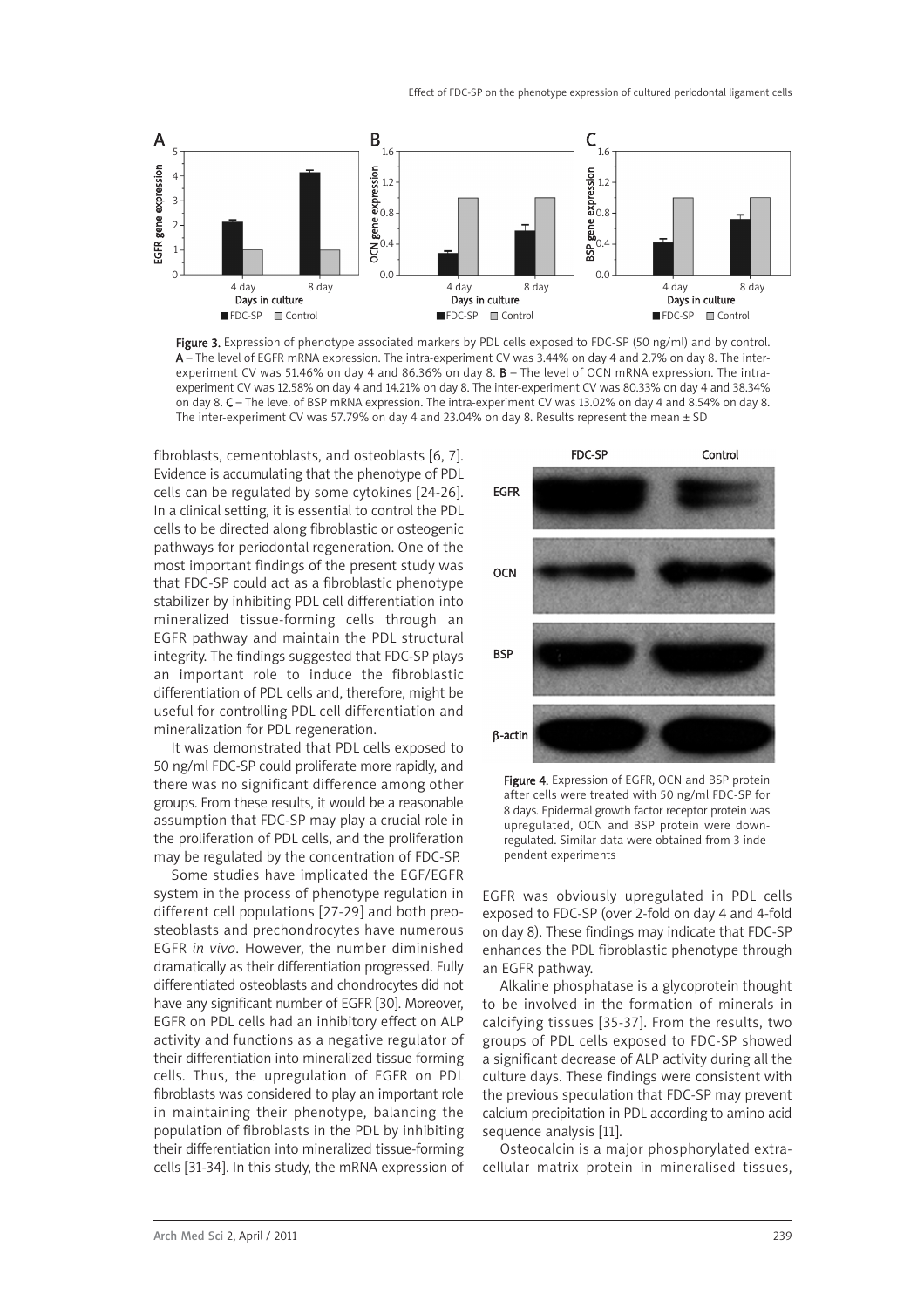whereas BSP, an early marker of bone formation, is believed to be involved in the proliferation and migration of osteogenic cell populations. RT-PCR results showed that the mRNA expression of OCN and BSP were downregulated in PDL cells exposed to FDC-SP, which was in accordance with the results of ALP observations. More importantly, the decrease of ALP, OCN and BSP activation was accompanied by an increase of EGFR content. These observations suggested the novel role of FDC-SP to be a negative regulator of PDL cell differentiation into osteoblastic cells and maintain the PDL fibroblastic phenotype, which may be through an EGFR pathway.

In conclusion, the findings observed in this study suggest that FDC-SP in PDL cells could positively affect their proliferation and act as a fibroblastic phenotype stabilizer by inhibiting their differentiation into mineralized tissue-forming cells through an EGFR pathway. These findings, together with the results reported previously [10], provide information to support the hypothesis that FDC-SP may be a potential factor associated with the expression of the PDL phenotype, and maintaining the PDL structural integrity that is surrounded by mineralized tissues, alveolar bone and cementum. Further studies are needed to establish signal transduction mechanisms and second messenger pathways operating in PDL cells as a result of FDC-SP interaction.

### Acknowledgments

This study was carried out and completed in the State Key Laboratory of Oral Diseases (Sichuan University). The work was sponsored by grants from the State Key Laboratory of Oral Diseases and the Ministry of Education of the People's Republic of China (20090181120025).

#### References

- 1. Shanker J, Kakkar VV. Role of periodontal infection in cardiovascular disease: a current perspective. Arch Med Sci 2009; 5: 125-34.
- 2. Tu QS, Zhang J, James L, et al. Cbfa1/Runx2-deficiency delays bone wound healing and locally delivered Cbfa1/Runx2 promotes bone repair in animal models. Wound Rep Reg 2007; 15: 404-12.
- 3. Bartold PM, Narayanan AS. Molecular and cell biology of healthy and diseased periodontal tissues. Periodontol 2006: 40: 29-49.
- 4. Linde J, Karring T. The anatomy of the periodontium. In: Linde J (ed.). Textbook of clinical periodontology. 2<sup>nd</sup> ed. Munksgaard, Copenhagen 1989; 19-69.
- 5. Ralph WJ. Tensile behaviour of the periodontal ligament. J Periodont Res 1982; 17: 423-6.
- 6. Nohutcu RM, McCauley LK, Koh AJ, Somerman MJ. Expression of extracellular matrix proteins in human periodontal ligament cells during mineralization in vitro. J Periodontol 1997; 68: 320-7.
- 7. McCulloch CA, Bordin S. Role of fibroblast subpopulations in periodontal physiology and pathology. J Periodontal Res 1991; 26: 144-54.
- 8. Li XJ, Liao DP, Gong P, Tang H. Neural differentiation of periodontal ligament stem cells induced by neurotrophic Schwann cells factors. Arch Med Sci 2009; 5: 313-20.
- 9. Kato C, Kojima T, Komaki M, et al. S100A4 inhibition by RNAi up-regulates osteoblast related genes in periodontal ligament cells. Biochem Biophys Res Commun 2005; 326: 147-53.
- 10. Nakamura S, Terashim T, Yoshid T, et al. Identification of genes preferentially expressed in periodontal ligament: specific expression of a novel secreted protein, FDC-SP. Biochem Biophys Res Commun 2005; 338: 1197-203.
- 11. Schlesinger DH, Hay DI. Complete covalent structure of statherin, a tyrosine-rich acidic peptide which inhibits calcium phosphate precipitation from human parotid saliva. J Biol Chem 1997; 252: 1689-95.
- 12. Hayami T, Zhang Q, Kapila Y, Kapila S. Dexamethasone's enhancement of osteoblastic markers in human periodontal ligament cells is associated with inhibition of collagenase expression. Bone 2007; 40: 93-104.
- 13. Lekic P, McCulloch CA. Periodontal ligament cell populations: the central role of fibroblasts in creating a unique tissue. Anat Rec 1996; 245: 327-41.
- 14. Murakami Y, Kojima T, Nagasawa T, Kobaysashi H, Ishikawa I. Novel isolation of alkaline phosphatasepositive subpopulation from periodontal ligament fibroblasts. J Periodontol 2003; 74: 780-6.
- 15. Livak KJ, Schmittgen TD. Analysis of relative gene expression data using real-time quantitative PCR and the 2(-Delta Delta C(T)) method. Methods 2001; 25: 402-8.
- 16. Yokose S, Kadokura H, Tajima Y, et al. Establishment and characterization of a culture system for enzymatically released rat dental pulp cells. Calcif Tissue Int 2000; 66: 139-44.
- 17. Lee DH, Lim BS, Lee YK, Yang HC. Effects of hydrogen peroxide  $(H_2O_2)$  on alkaline phosphatase activity and matrix mineralization of odontoblast and osteoblast cell lines. Cell Biol Toxicol 2006; 22: 39-46.
- 18. Hosoya A, Ninomiya T, Hiraga T, et al. Alveolar bone regeneration of subcutaneously transplanted rat molar. Bone 2008; 42: 350-7.
- 19. Inoue T, Osada H, Shiigai T, Fujiseki M, Shimono M. An experimental study of osteogenesis by autografted dental pulp, periodontal ligament, and bone marrow in vivo. Bull Tokyo Dent Coll 1993; 34: 183-90.
- 20. Akizuki T, Oda S, Komaki M, et al. Application of periodontal ligament cell sheet for periodontal regeneration: a pilot study in beagle dogs. J Periodont Res 2005; 40: 245-51.
- 21. Yuan Q, Gong P, Li XY, et al. Enhanced proliferation and differentiation of osteoblasts induced by co-culturing with Schwann cells. Arch Med Sci 2008; 3: 242-8.
- 22 Picinich SC, Mishra PJ, Mishra PJ, Glod J, Banerjee D. The therapeutic potential of mesenchymal stem cells. Cell- and tissue-based therapy. Expert Opin Biol Ther 2007; 7: 965-73.
- 23. Mimeault M, Hauke R, Batra SK. Stem cells: a revolution in therapeutics-recent advances in stem cell biology and their therapeutic applications in regenerative medicine and cancer therapies. Clin Pharmacol Ther 2007; 82: 252-64.
- 24. Matsuda N, Yokoyama K, Takeshita S, Watanabe M. Role of epidermal growth factor and its receptor in mechanical